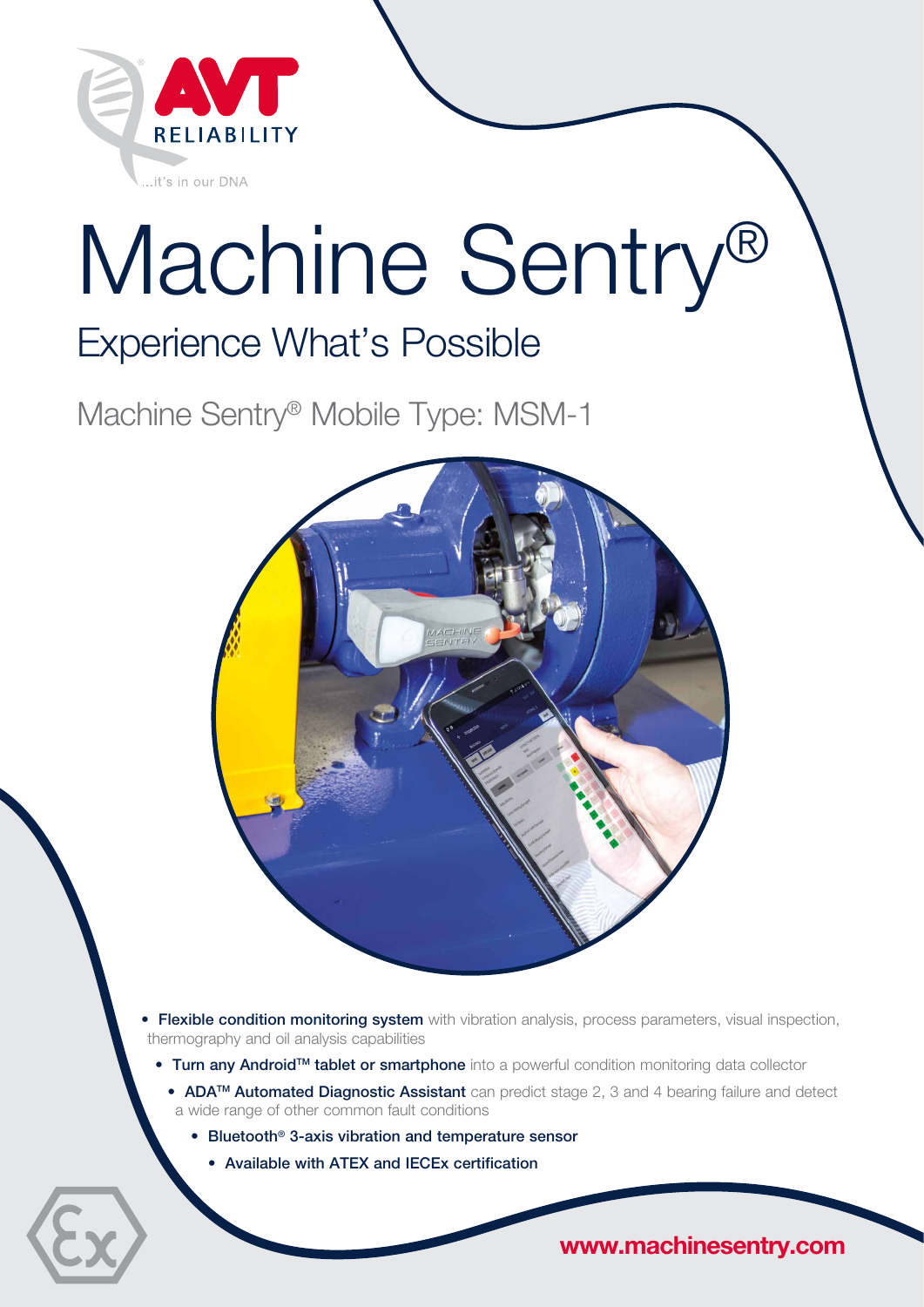## Machine Sentry®

Machine Sentry®, a unique cost effective Condition Based Maintenance (CBM) solution that integrates all CM techniques and data, to enabling effective maintenance planning and management reporting.

#### **Benefits**

- Suits the needs of both expert and novice users
- Up to 5 times faster than other condition monitoring systems

• Can be used either as a standalone tool or alongside an existing enterprise system (e.g. SAP, Maximo, PEMAC, etc.)

• Access to world leading condition monitoring engineers – providing detailed diagnosis and advice

RELIABILITY

It's in our DNA

• Easily configurable and scalable solution for future expansion



#### Typical applications

- Routine predictive maintenance
- Bad actor identification
- Critical asset management

AVT Reliability® provides Condition Monitoring services for many blue chip clients, on hundreds of sites.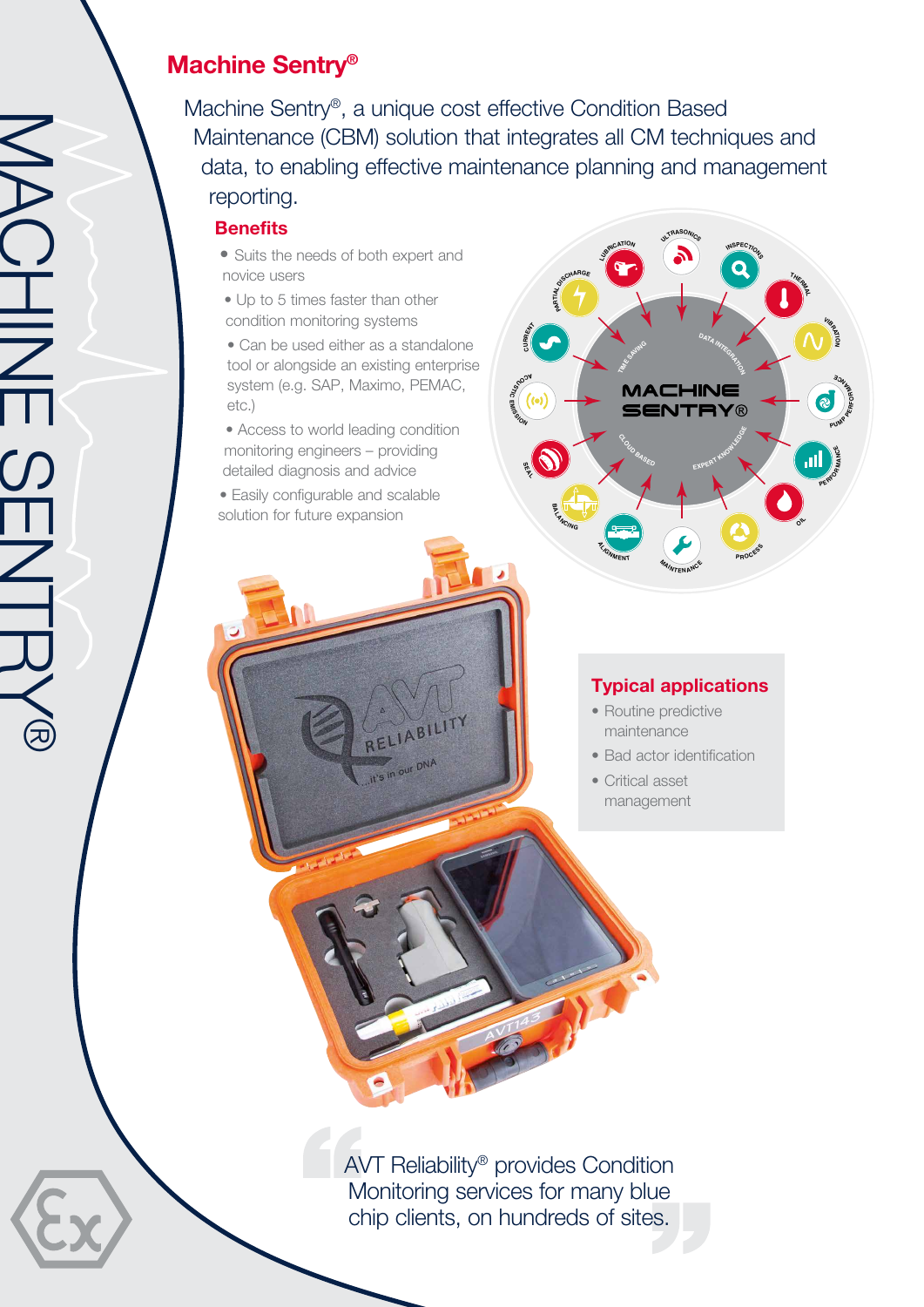### Machine Sentry® Vibration and Temperature Sensor Type: MSM-1

## The Machine Sentry® MSM-1 is a wireless intelligent tri-axial vibration and temperature sensor (patent pending) which connects via a Bluetooth® enabled hand held device to the Machine Sentry® software.

The sensor incorporates a 4 channel multiplexed data acquisition system which utilizes 3 internal accelerometers to give full 3-axis support. An additional sensor or fixed protection panel can be connected to the 4th channel.

The Machine Sentry® MSM-1 sensor can be paired to any Android tablet or smartphone using standard Bluetooth® communications. This provides safe and efficient data collection from up to 10m away. Assets which would normally be difficult to monitor using a traditional wired accelerometer can now be measured with ease (e.g. collection points behind guards, or large, moving assets such as gearboxes on agitators).

The integral rechargeable battery offers 60 hours of continual operation between recharges allowing a full week's data collection between charges.

The sensor is available with ATEX or IECEx certification for use in Zone 1 or Zone 2 classified areas. The sensor has an inbuilt magnet which allows correct and repeatable orientation when performing multi-axis data collection.



Machine Sentry<sup>®</sup> is the CBM and Reliability tool of choice for many international blue-chip organizations.

#### Machine Sentry® Features

Modular Cloud Based Machine Sentry® Software – Features include: action tracking, watchkeeping, process measurements, thermal imaging integration, inspections, lubrication management, intuitive dashboard and reporting.

Vibration Analysis – With intelligent tri-axial vibration measurement capability and temperature sensor (patent pending).

ADA<sup>™</sup> Automated Diagnosis Assistant – Can predict stage 2, 3 and 4 bearing failure and detect a wide range of other common fault conditions.

**IP67 rated and ATEX certified - Certified for use in** hazardous areas (Zone 1 and Zone 2).

Suitable for both fixed assets and rotating machinery - The Pipework Vibration Compliance feature allows a plant operator to quickly screen all process pipework and small bore connections in order to identify lines that have the greatest risk of failure.

Oil Analysis - Laboratory oil analysis data is automatically\* mapped and integrated into the Machine Sentry® database for easy access by all users enabling better trending and analysis.

#### Key Performance Indicators (KPIs) – To

systematically measure the effectiveness of the condition-based maintenance program from Schedule Compliance to Asset Health & Bad Actor Management.

Lubrication Management - Plan, track and manage lubrication activities and usage.

## MACHINE SENTRY®